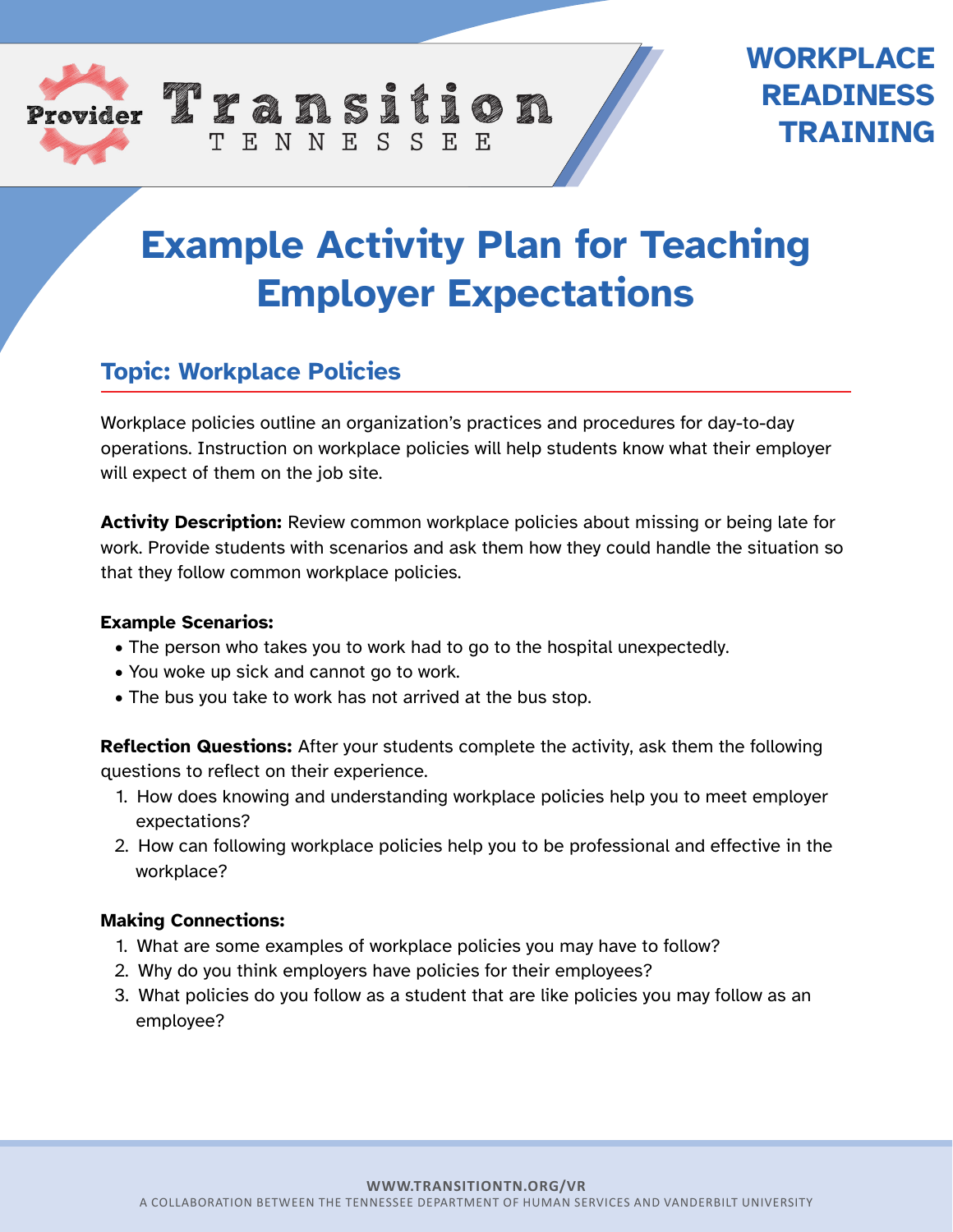

### **Topic: Workplace Behaviors**

Instruction on workplace behaviors includes discussing common behaviors such as showing respect, being dependable, and taking accountability. When students demonstrate these behaviors on the job site, they are more likely to maintain employment.

**Activity Description:** Provide students with examples of behaviors they may see in the workplace. Ask students to determine if the behavior is appropriate or inappropriate for the workplace.

#### **Example Scenarios:**

- Keeping your cellphone on silent during work hours
- Cleaning up your workstation after your shift
- Arguing with your supervisor in front of customers
- Coming to work on time, dressed in your uniform, and prepared to begin work

**Reflection Questions:** After your students complete the activity, ask them the following questions to reflect on their experience.

- 1. Which behaviors were inappropriate and why?
- 2. If you use appropriate workplace behaviors, how will your employer and coworkers perceive you?

#### **Making Connections:**

- 1. What supports do you receive that help you understand expectations for your behavior in school, the community, or the workplace?
- 2. What are some examples of appropriate behaviors you use in the classroom that are also appropriate in the workplace?